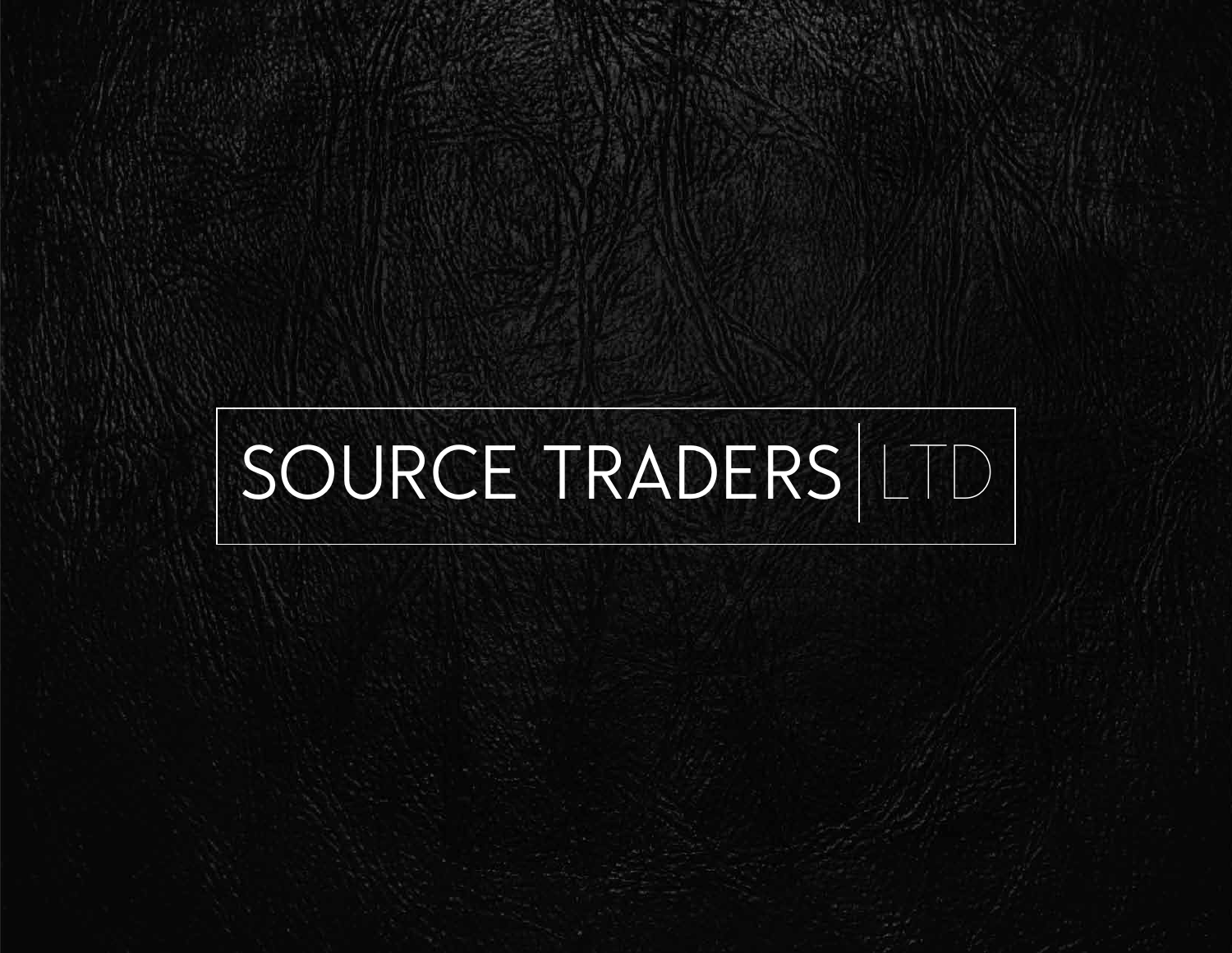## **Tower Fan LWTF-01 Tower Fan LWTF-01**



- Model: LWTF-01A(with Swing)
- Type: MachineType
- Height: 78.5cm
- Function: 3Speed
- OutletSize: 46X7cm
- Base Diameter: 25cm
- Power: 220V/50Hz/40W
- Package size: 82X19x19.8cm
- Weight: 3.5kg



- Model: LWTF-01B (with Swing)
- Type: Machine & Remote Control
- Height: 78.5cm
- Function: 3 Speed/Timer Simulation of the wind
- Outlet Size: 46X7cm
- Base Diameter: 25cm
- Power: 220V/50Hz/40W
- Package size: 82X19x19.8cm
- Weight: 3.5kg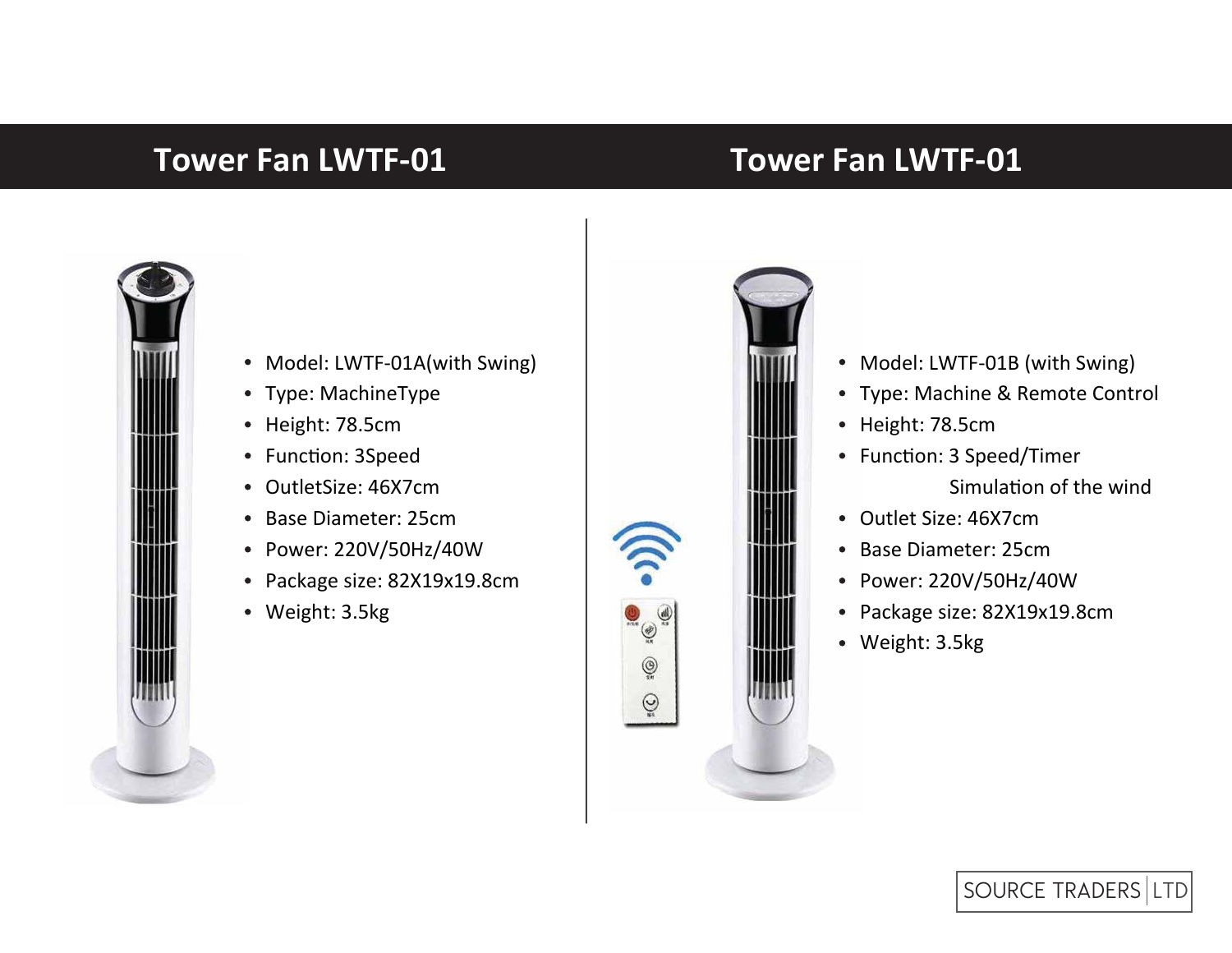### **Tower Fan LWTF-01 Tower Fan LWTF-02**



- Model: LWTF-01C (with Swing)
- Type: Machine & Remote Control
- Height: 78.5cm
- Function: 3 Speed/Timer Simulation of the wind
- Outlet Size: 46X7cm
- Base Diameter: 25cm
- Power: 220V/50Hz/40W
- Package size: 82X19x19.8cm
- Weight: 3.5kg



- Model: LWTF-02A(with Swing)
- Type: MachineType
- Height: 112cm
- Function: 3 Speed
- Outlet Size: 46X7cm
- Base Diameter: 31cm
- Power: 220V/50Hz/40W
- Package size: 112X19.5x19.8cm
- Weight: 4.3kg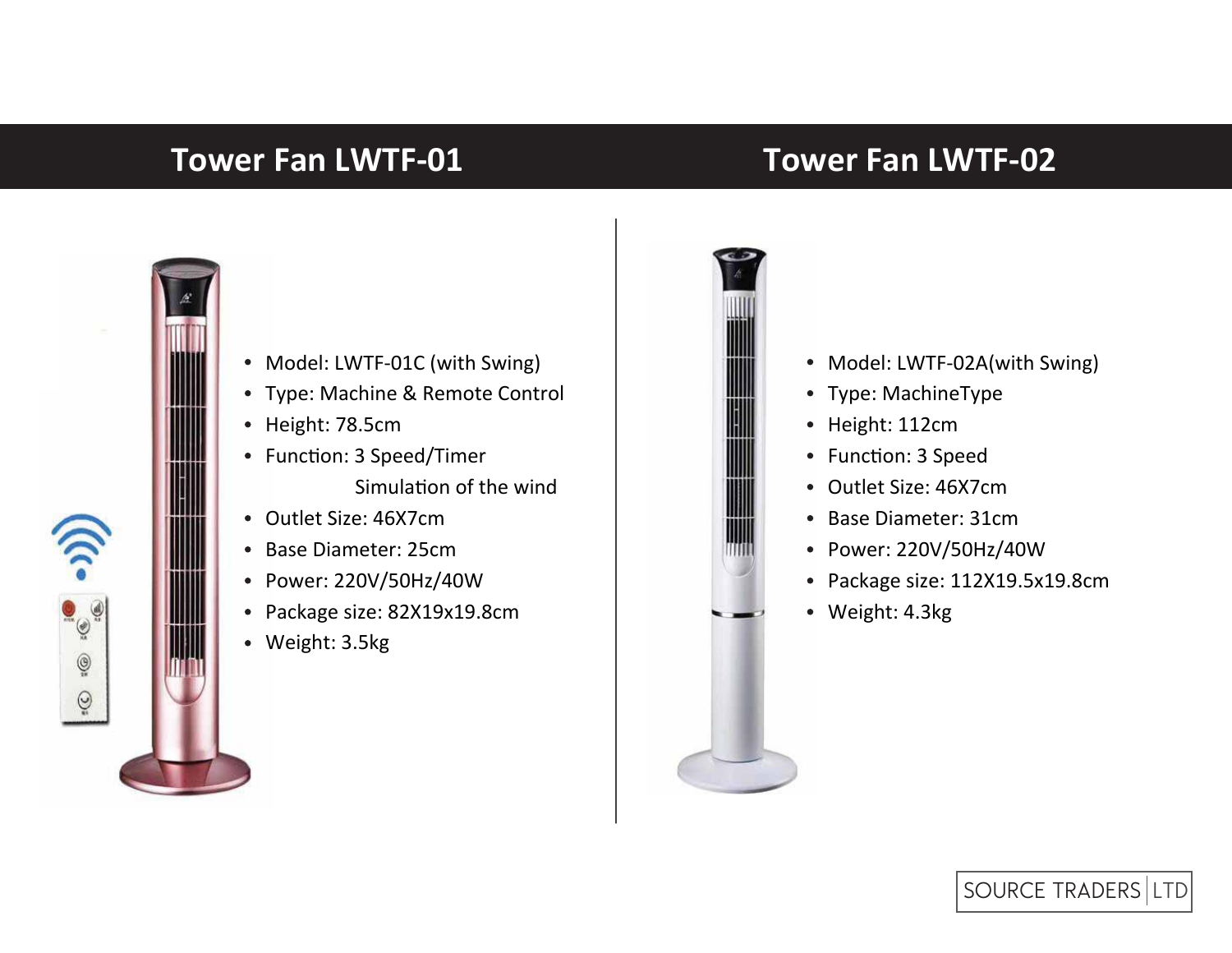### **Tower Fan LWTF-02 Tower Fan LWTF-02**



- Model: LWTF-02B (with Swing)
- Type: Machine & Remote Control
- Height: 110cm
- Function: 3 Speed/Timer Simulation of the wind
- Outlet Size: 46X7cm
- Base Diameter: 31cm
- Power: 220V/50Hz/40W
- Package size: 112X19.5x19.8cm
- Weight: 4.3kg



- Model: LWTF-02B (with Swing)
- Type: Machine & Remote Control
- Height: 112cm
- Function: 3 Speed/Timer Simulation of the wind
- Outlet Size: 46X7cm
- Base Diameter: 31cm
- Power: 220V/50Hz/40W
- Package size: 112X19.5x19.8cm
- Weight: 4.3kg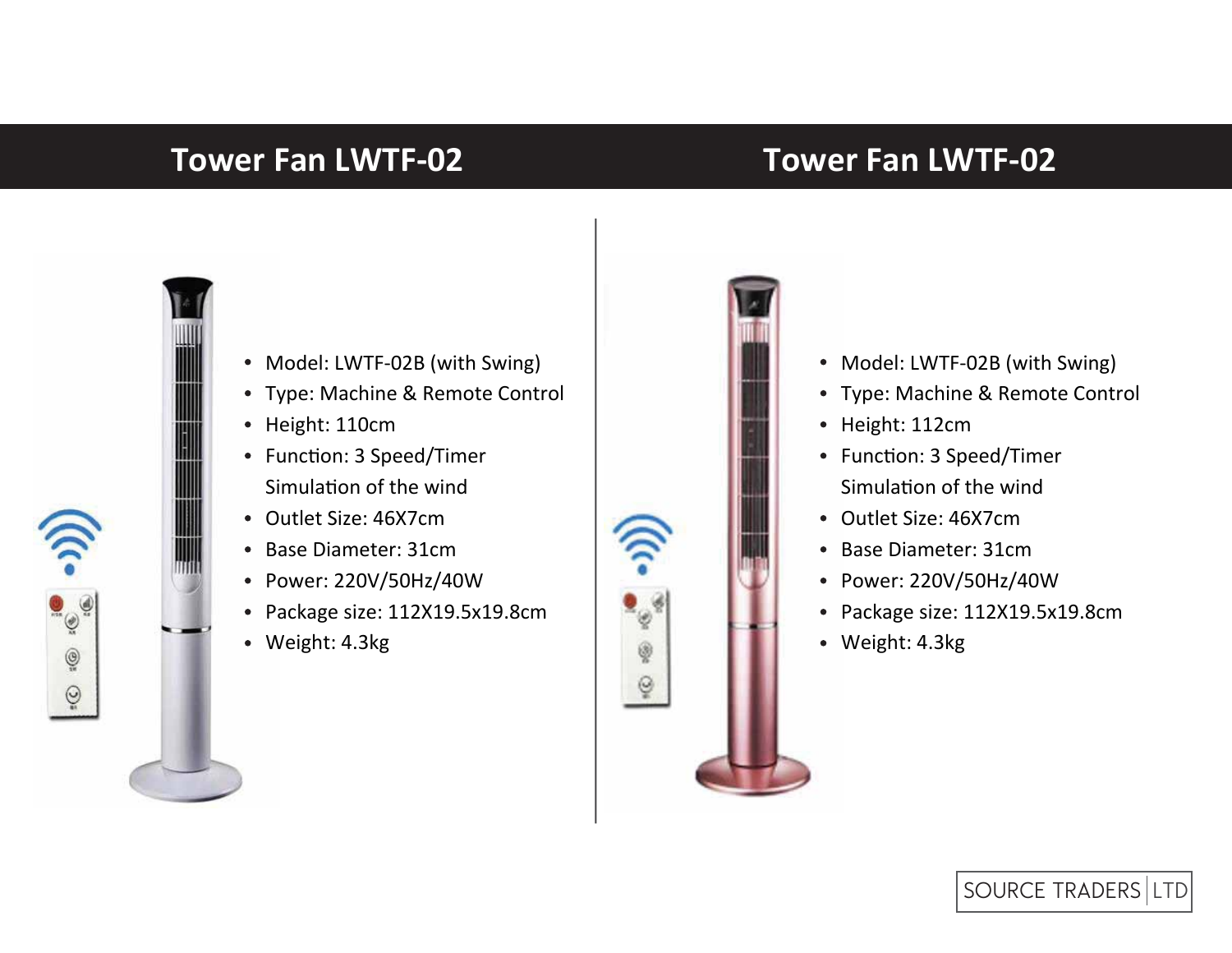# **Tower Fan LWTF-03(Water Cooling) Tower Fan LWTF-03(Water Cooling)**



- Model: LWTF-03A (with water cooling)
- Type: Machine
- Height: 114cm
- Function: 3 Speed/Swing/Water Curtain
- Outlet Size: 46X7cm
- Base Diameter: 34cm
- Power: 220V/50Hz/60W
- Water Tank Capacity: 5L
- Package size: 116.5X26.2x26.2cm
- Weight: 6.5kg

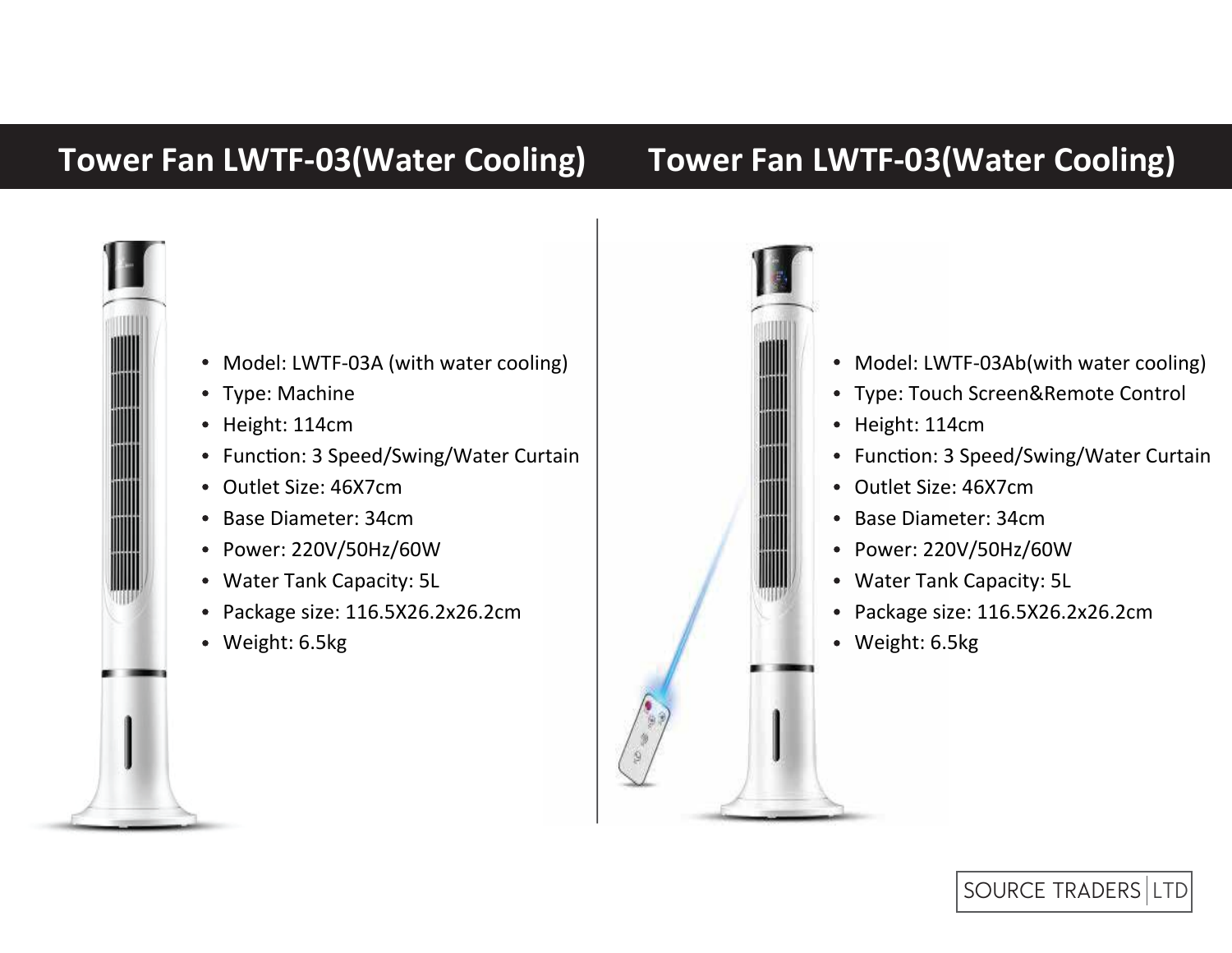### **Tower Fan LWTF-04 Tower Fan LWTF-04**



- Model: LWTF-04A
- Type: MachineType
- Height: 80cm
- Function: 3 Speed
- Outlet Size: 43X9cm
- Base Diameter: 25.5cm
- Power: 220V/50Hz/40W
- Package size: 83.5X22x23cm
- Weight: 3.5kg



- Model: LWTF-04B
- Type: Machine & Remote Control
- Height: 80cm
- Function: 3 Speed/Timer Simulation of the wind
- Outlet Size: 43X9cm
- Base Diameter: 25.5cm
- Power: 220V/50Hz/40W
- Package size: 83.5X22x23cm
- Weight: 3.5kg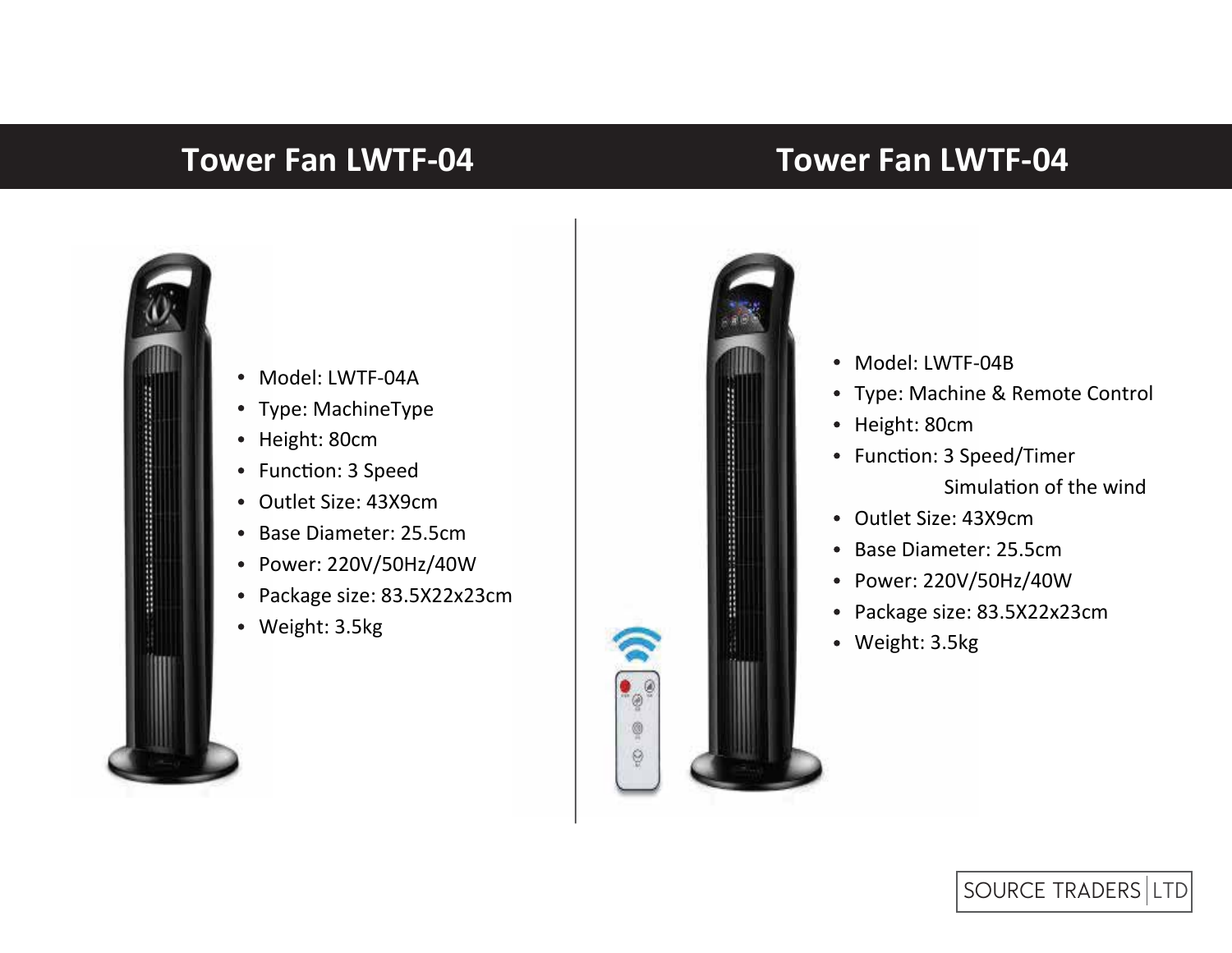### **Tower Fan LWTF-05 Tower Fan LWTF-05**



- Model: LWTF-05A
- Type: MachineType
- Height: 80cm
- Function: 3 Speed
- Outlet Size: 43X7cm
- Base Diameter: 25cm
- Power: 220V/50Hz/40W
- Package size: 82X19.5x19.8cm
- Weight: 4.3kg



- Model: LWTF-05B
- Type: Touch Screen & Remote Control
- Height: 80cm
- Function: 3 Speed/Timer Simulation of the wind
- Outlet Size: 43X7cm
- Base Diameter: 25cm
- Power: 220V/50Hz/40W  $\bullet$
- Package size: 82X19.5x19.8cm
- Weight: 4.3kg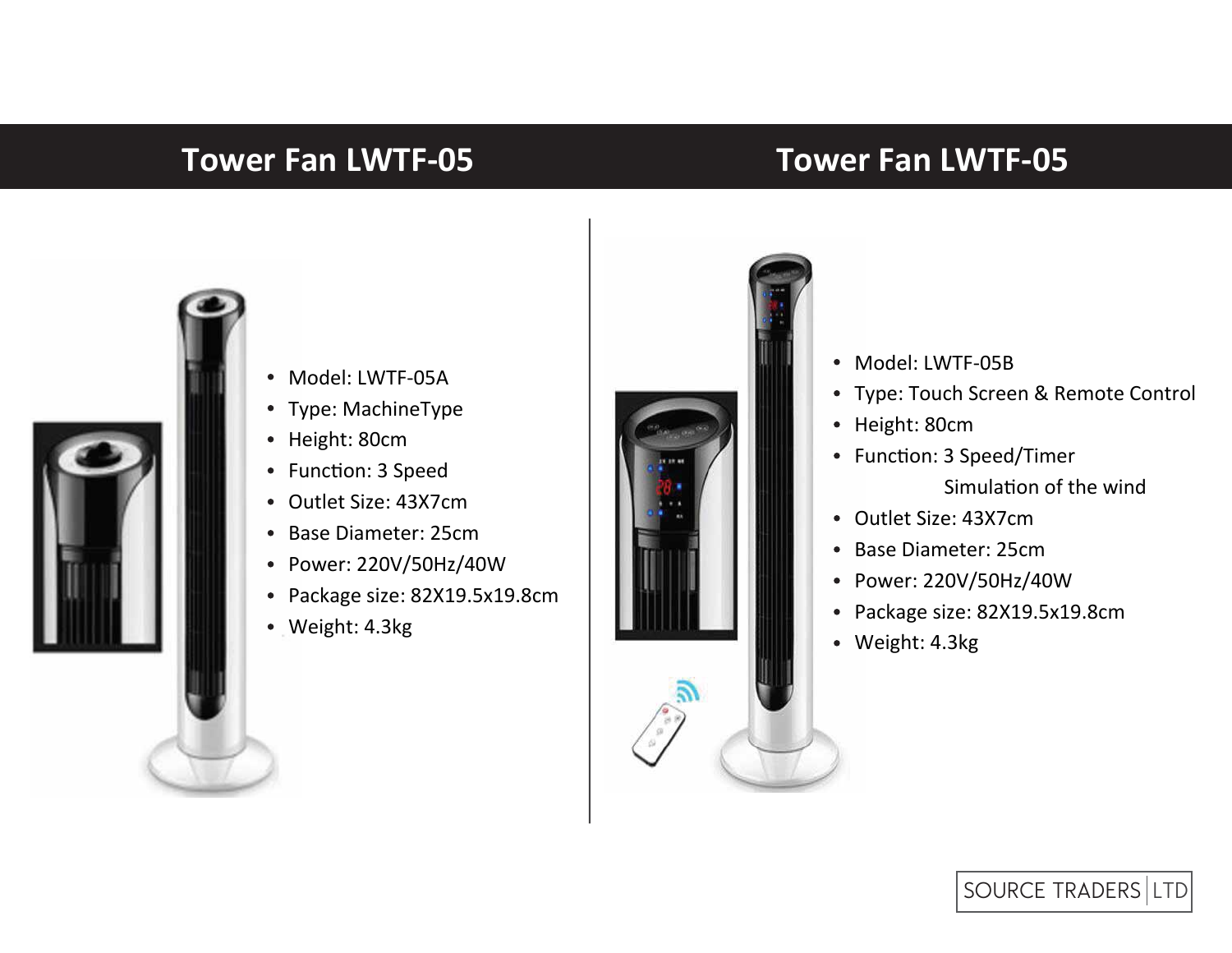### **Tower Fan LWTF-05 Tower Fan LWTF-06**



- Model: LWTF-05C
- Type: Touch Screen & Remote Control
- Height: 80cm
- Function: 3 Speed/Timer/
- Simulation of the wind
- Outlet Size: 43X7cm
- Base Diameter: 25cm
- Power: 220V/50Hz/40W
- Package size: 82X19.5x19.8cm
- Weight: 4.3kg



- Model: LWTF-06A
- Type: Machine
- Height: 110cm
- Function: 3 Speed/Swing
- Outlet Size: 43X7cm
- Base Diameter: 31cm
- Power: 220V/50Hz/40W
- Package size: 112X19.5x19.8cm
- Weight: 4.3kg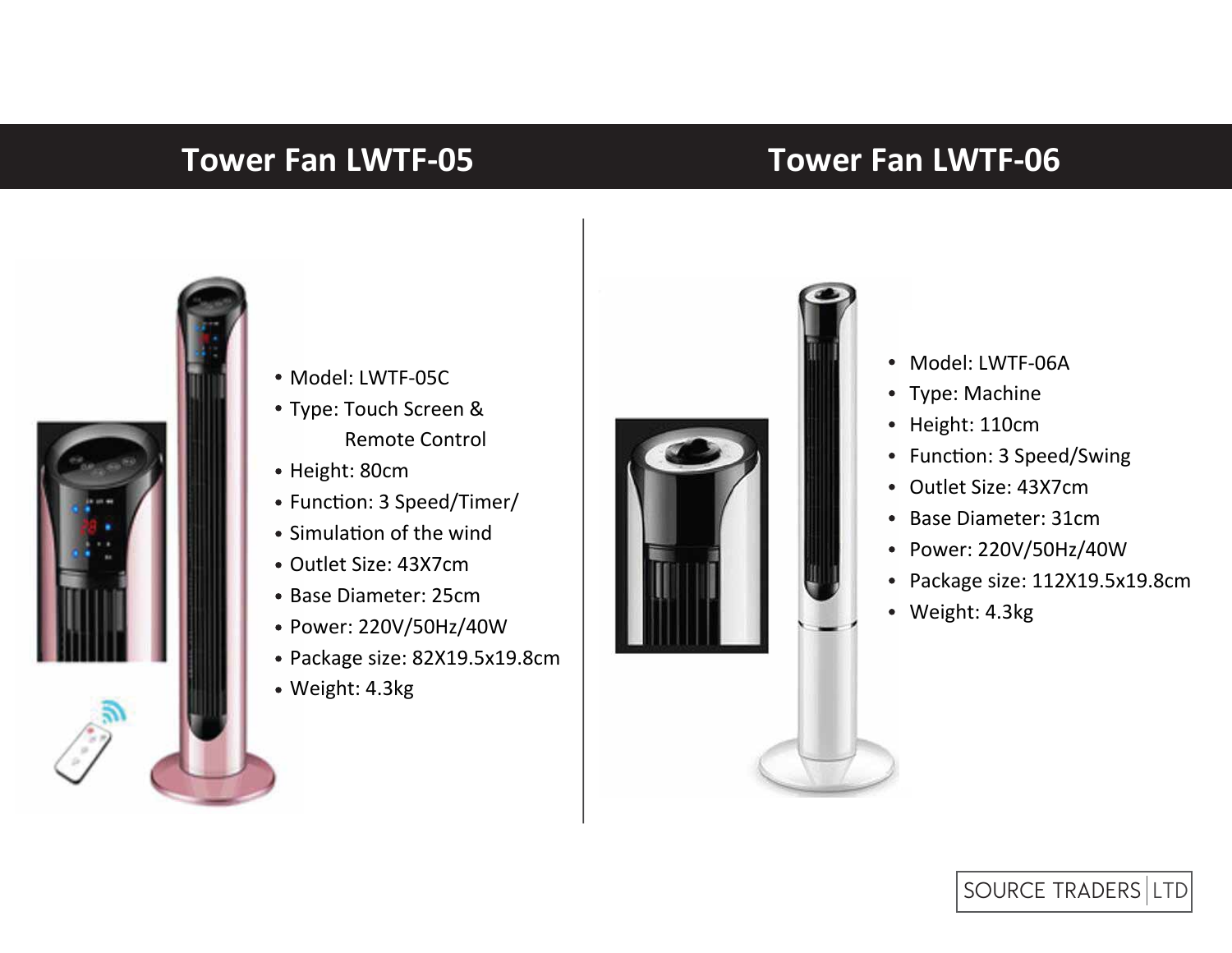### **Tower Fan LWTF-06 Tower Fan LWTF-06**





- Type: Touch Screen & Remote Control
- Height: 110cm
- Function: 3 Speed/Timer Simulation of the wind
- Outlet Size: 43X7cm
- Base Diameter: 31cm
- Power: 220V/50Hz/40W
- Package size: 112X19.5x19.8cm
- Weight: 4.3kg



- Model: LWTF-06C
- Type: Touch Screen & Remote Control
- Height: 110cm
- Function: 3 Speed/Timer Simulation of the wind
- Outlet Size: 43X7cm
- Base Diameter: 31cm
- Power: 220V/50Hz/40W
- Package size: 112X19.5x19.8cm
- Weight: 4.3kg